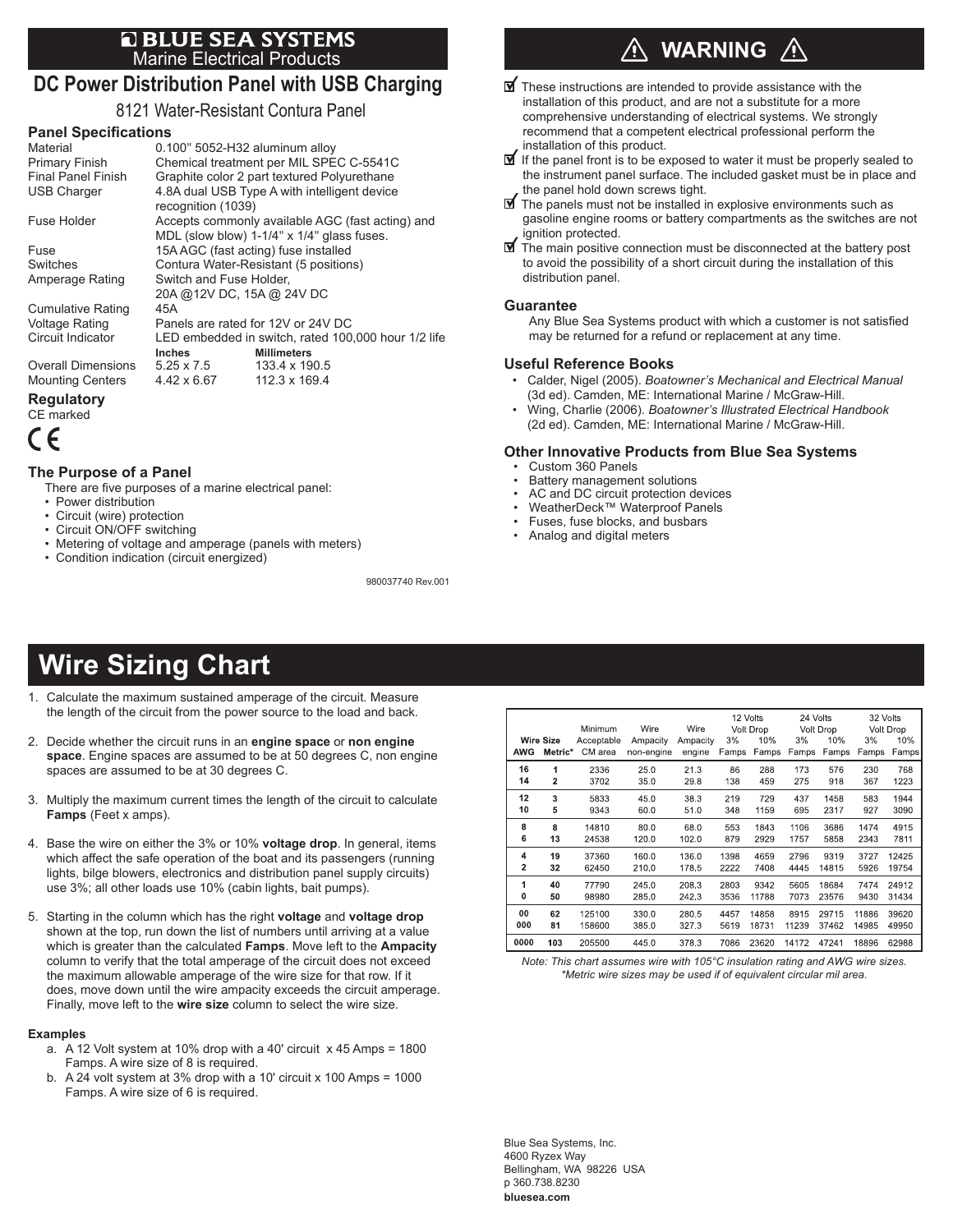## **Installation**

## **1. Disconnect all AC and DC power**

Before starting, disconnect the main positive cable from all batteries to eliminate the possibility of a short circuit while installing the distribution panel. Also disconnect the AC shore power cord from the boat to eliminate the possibility of electrocution from AC wiring in the proximity of the DC distribution panel.

### **2. Select mounting location and cut opening**

Select a mounting location which is not in an area where flammable vapors from propane, gasoline or lead acid batteries accumulate. This panel is not ignition protected and may ignite such vapors.

Using the panel template provided, make a cut-out in the mounting surface where the distribution panel is to be mounted. Do not yet fasten the panel to the mounting surface.

## **3. Select positive feed wire**

Determine the positive feed (red) wire size by calculating the total amperage of the circuits that will be routed through the panel. Blue Sea Systems water-resistant electrical panels are rated at 45 amp total capacity. The positive feed wire must be sized for 3% voltage drop at the 45 amp panel rating or the maximum amperage that will be routed through the panel in any particular installation, whichever is less. It is recommended that the positive feed wire be sized for the full panel capacity, which, in most cases, will require at least 8 AWG wire, assuming a 10 foot wire run between the panel and the batteries in 12 volt systems. Refer to the Wire Sizing Chart for other situations. Remember that the length of the circuit is the total of the positive wire from the power source and the negative wire back to the DC Negative Bus. Be certain that there is a fuse or circuit breaker of the correct size protecting the positive feed wire.

## **4. Install LED negative feed wire**

Use a 16 AWG wire to connect the LED negative feed (yellow) wire to the DC Negative Bus.



## **5. Install branch circuit wires**

Determine the proper wire size for each branch circuit using the guidelines in step 3. Verify that the standard 15 ampere fuses installed in the panel are appropriate for each branch circuit. Remove and replace if necessary. Connect the positive (red) branch circuit wires to the load terminals of each switch. Connect each negative (black) branch circuit wire to a DC Negative Bus such as Blue Sea Systems' MiniBus PN 2304.

## **6. Apply branch circuit labels**

For each branch circuit, select a label from the 30 basic labels provided, and apply it to the recessed area on the front of the panel. If the appropriate labels are not included, the Extended Label Set of 120 labels may be ordered from your marine supplier (PN 8039). Individual labels are also available from Blue Sea Systems. Please go to www.bluesea.com to order labels for specific applications.

## **7. Mount panel with water resistant gasket**

A gasket has been included for sealing the panel against the mounting surface. The gasket will easily stretch around the panel when applied from the front. Place the gasket between the panel and the mounting surface. Make sure all surfaces are clean and free from debris.

Fasten the panel to the mounting surface using the screws provided.

## **8. Testing**

Reconnect the main positive cable to the battery terminals and turn the main switch on to supply power to the panel. Turn on all branch circuits and test the voltage at the panel. Compare this voltage to the battery terminal voltage to determine that the voltage drop is within 3%. With all branch circuits still on, test the voltage at one device on each circuit to determine that there is a 3% or 10% drop as is appropriate.

#### **Note**

This Blue Sea Systems electrical distribution panel is furnished with 15 ampere AGC (fast acting) glass fuses. This rating was selected to minimize the need for removing the fuse and reinstalling different size fuses. 15 ampere fuses will satisfy the vast majority of marine circuit protection situations.

#### **Applicable Standards**

- American Boat and Yacht Council (ABYC) Standards and
- Recommended Practices for Small Craft sections: E-1, E-3, E-9.
- United States Coast Guard 33 CFR Sub Part 1, Electrical Systems.